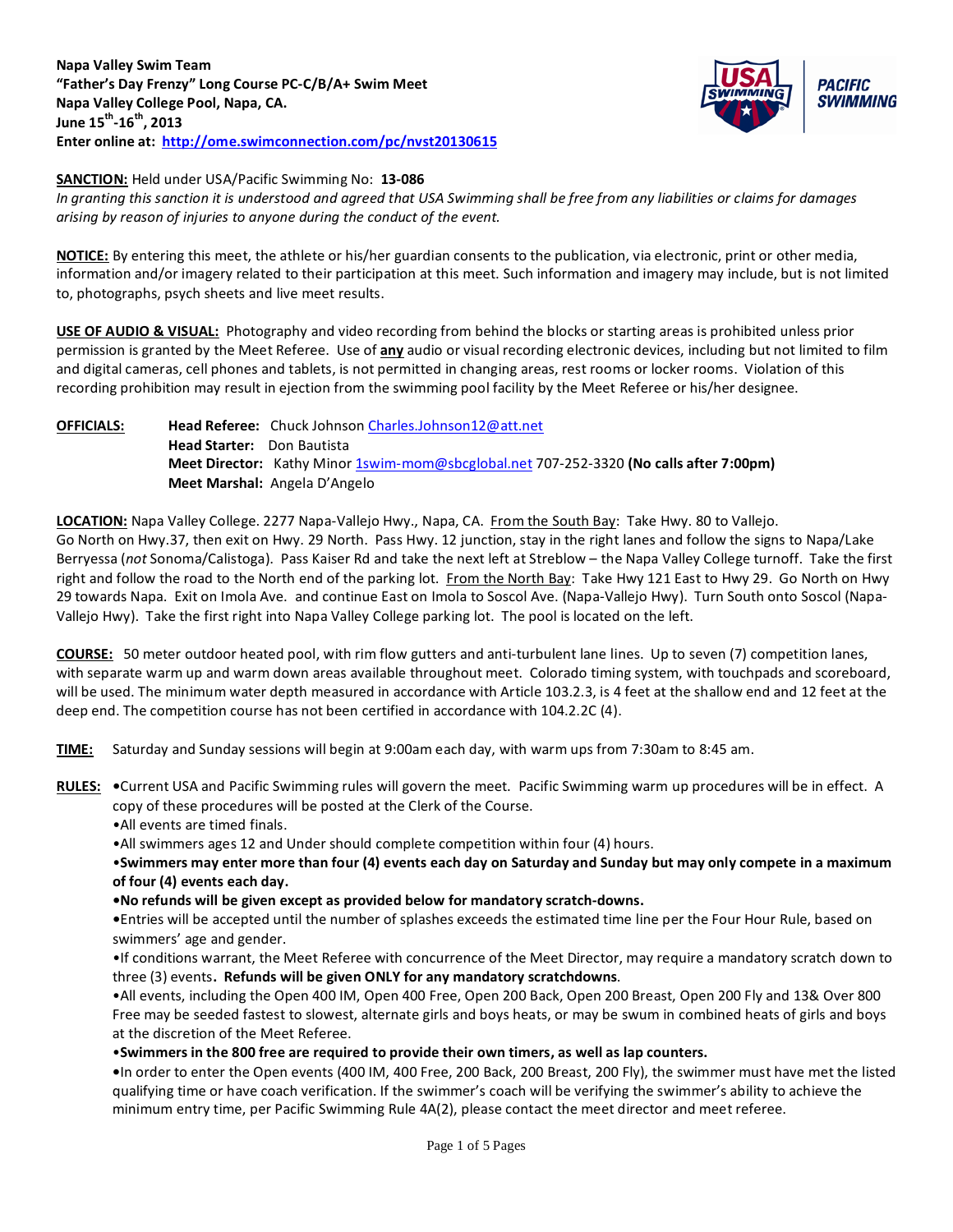#### •**No time entries will be accepted for all events** *EXCEPT* **the Open events.**

**•** All coaches and deck officials must wear their USA Swimming membership cards in a visible manner.

**DECK CHANGING:** Except where venue facilities require otherwise, changing into or out of swimsuits other than in locker rooms or other designated areas is not appropriate and is strongly discouraged.

**UNACCOMPANIED SWIMMERS:** Any USAS athlete-member competing at the meet must be accompanied by a USA Swimming member-coach for the purposes of athlete supervision during warm-up, competition and warm-down. If a coach-member of the athlete's USAS Club does not attend the meet to serve in said supervisory capacity, it is the responsibility of the swimmer or the swimmer's legal guardian to arrange for supervision by a USA Swimming member-coach. The Meet Director or Meet Referee may assist the swimmer in making arrangements for such supervision; however, it is recommended that such arrangements be made in advance of the meet by the athlete's USAS Club Member-Coach. The swimmer must be certified by a USA Swimming member coach as being proficient in performing a racing start or must start the race in the water. It is the responsibility of the swimmer or the swimmer's legal guardian to ensure compliance with this requirement.

**RESTRICTIONS:** •Smoking and the use of other tobacco products is prohibited on the pool deck, in the locker rooms, in spectator

- seating, or standing areas and in all areas used by swimmers, during the meet and during warm-up periods.
- **•Sale and use of alcoholic beverages is prohibited in all areas of the meet venue.**
- **•No deck changing.**
- **•All sh**elters must be properly secured.
- •No glass containers are allowed in the meet venue.
- •No propane heater is permitted except for snack bar/meet operations.
- •No pets, except for "working dogs" are allowed anywhere in the meet venue.
- •No food or drink is allowed in the locker rooms**.**
- **•No tents will be allowed on the pool deck, other than Coach's Tents.**
- **•**Swimmers and parents are offered ample space in bleachers and surrounding area above the pool deck.

**ELIGIBILITY:** •Swimmers must be current members of USA-S and enter their name and registration number on the meet entry card as shown on their Registration Card. All swimmer registration will be checked against the SWIMS database. If a swimmer is not found to be registered, the Meet Director shall accept the registration at the meet. A \$10 surcharge will be added to the regular registration fee.

•**Swimmers in the "A+" Division must have met at least the "PC-A" time standard. Swimmers in the "B" Division must have met at least the "PC-B" time standard and not have met the "PC-A" time standard. All entry times slower than the "PC-B" time standard will be in the "C" Division. See the Pacific Swimming website for PC-A and PC-B time standards.**

•*No time entries will be accepted for all events except the OPEN events* and will be seeded in the slowest heat(s) of the "C" Division.

•Entry times submitted for this meet will be checked against a computer database and may be changed in accordance with Pacific Swimming Entry Time Verification procedures*.* 

*•*Disabled swimmers are welcome to attend this meet and should contact the meet director or Meet Referee regarding special accommodations on entry times and seeding per Pacific Swimming policy.

•*Swimmers 19 years of age and older may participate in the 13 & Over age group events as well as the Open events, but will not receive awards. Such swimmers must have met the 17-18 age group time standards.* 

**ENTRY FEES:** \$2.75 per individual even plus a onetime \$10.00 participation fee per swimmer.

### **ENTRIES:** *TWO OPTIONS FOR MEET ENTRY*

### **Option 1: Online Meet Entries:**

- 1. Using your browser go to: **http://ome.swimconnection.com/pc/nvst20130615**
- 2. Follow entry instructions:
	- a. Enter all swimmers in your family at the same time.
- b. Make online credit card payment for meet entries at the secured site.

c. You will receive confirmation of acceptance into the meet at time of payment. This confirmation should be brought to the meet as proof of entry.

d. *Online entries will close at 11:59pm on Thursday June 6, 2013*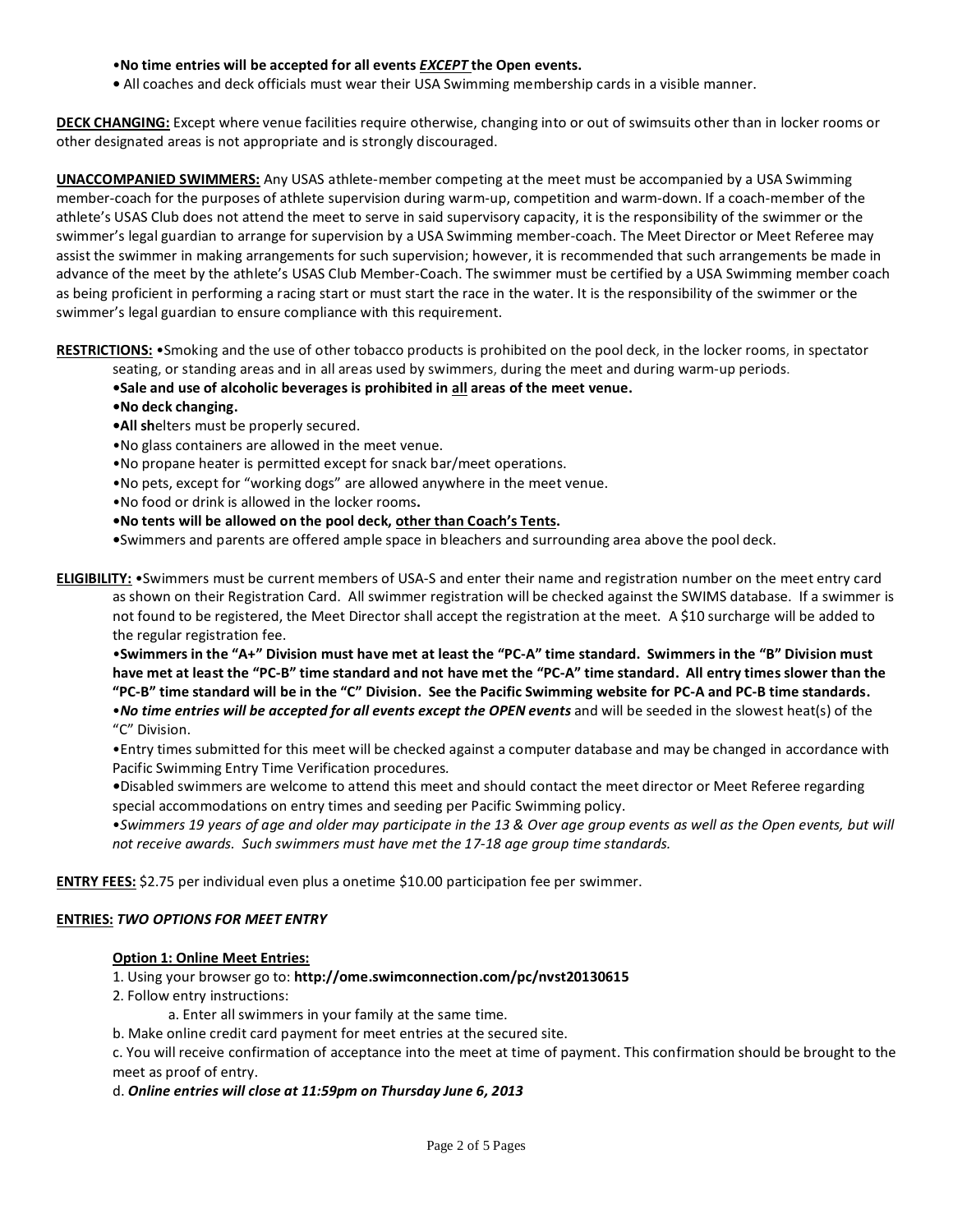Note: Swim Connection charges an internet processing fee of \$1.00 per swimmer + 5% of the total entry fee. Online entry fees are paid to Swim Connection, LLC. **Entry via the online system is entirely voluntary, and is not required.** 

**Option 2: Traditional Postal System Mailed Entries:** All entries must be on the attached Consolidated Entry Card. Entry cards must be completely filled out including best time for each event, and the swimmer's address, phone number and family e-mail address. In order to ensure that Mailed Entries are received by Thursday, June 6, 2013, they **must be postmarked by Tuesday, June 4, 2013.** 

**Hand Delivered Entries must be delivered by 5:00pm Thursday June 6, 2013** to Kathy Minor, 2500 Pacific Street, Napa, CA 94558.

### Make **Checks payable to "Napa Valley Swim Team**"

No refunds will be made, except for mandatory scratches and **no late entries will be accepted.** 

**CHECK-IN:** The meet will be deck seeded. Swimmers must check-in at the Clerk-of-Course. Close of check-in for all individual events shall be no more than 60 minutes before the estimated time of the start of the first heat of the event. No event shall be closed more than 30 minutes before the estimated time of the start of the meet. Swimmers who do not check in will not be seeded and will not be allowed to compete in that event.

**SCRATCHES:** Any swimmers not reporting for or competing in an individual timed final event shall not be penalized.

**AWARDS:** Ribbons will be awarded to the  $1^{st} - 7^{th}$  place finishers in the "A," "B," and "C" divisions for each event and age group: 8 & U, 9-10, 11-12, 13-14, 15-16, 17-18. Swimmers aged 19 years and over will not receive awards. 10 & U individual events will be swum in combined heats, with awards given for each separate age group (8&U, 9-10). The 13 & Over individual events will be swum in combined heats, with awards given for each separate age group (13-14, 15-16, 17-18). No awards will be given in Open Events. "A" medals will be awarded to swimmers achieving new "PC-A" times swum during this meet only.

### **AWARDS MUST BE PICKED UP AT THE MEET, THEY WILL NOT BE MAILED**

### **TO AVOID A LONG WAIT AT THE END OF THE DAY, OR LAST DAY OF THE MEET, PLEASE PICK UP AWARDS SOON AFTER RESULTS HAVE BEEN POSTED.**

### **ADMISSION:** FREE

**PROGRAM:** A program will be available for a nominal fee. Psyche Sheets and heat/lane assignments will also be available on Meet Mobile.

**SNACK BAR:** A snack bar will be available on Saturday and Sunday.

**HOSPITALITY:** Lunches and refreshments will be provided for officials and coaches. Refreshments will be provided to timers.

**MINIMUM OFFICIALS RULE**: Each team shall, by the start of the meet, provide to the Meet Director or designee a list of officials who have agreed to represent that team during the meet, in accordance with the following table:

| # of swimmers per team | # of trained and carded officials |
|------------------------|-----------------------------------|
| entered                | required*                         |
| $1 - 10$               |                                   |
| $11 - 25$              |                                   |
| $26 - 50$              |                                   |
| $51 - 75$              |                                   |
| 76-100                 |                                   |
| 101-more               |                                   |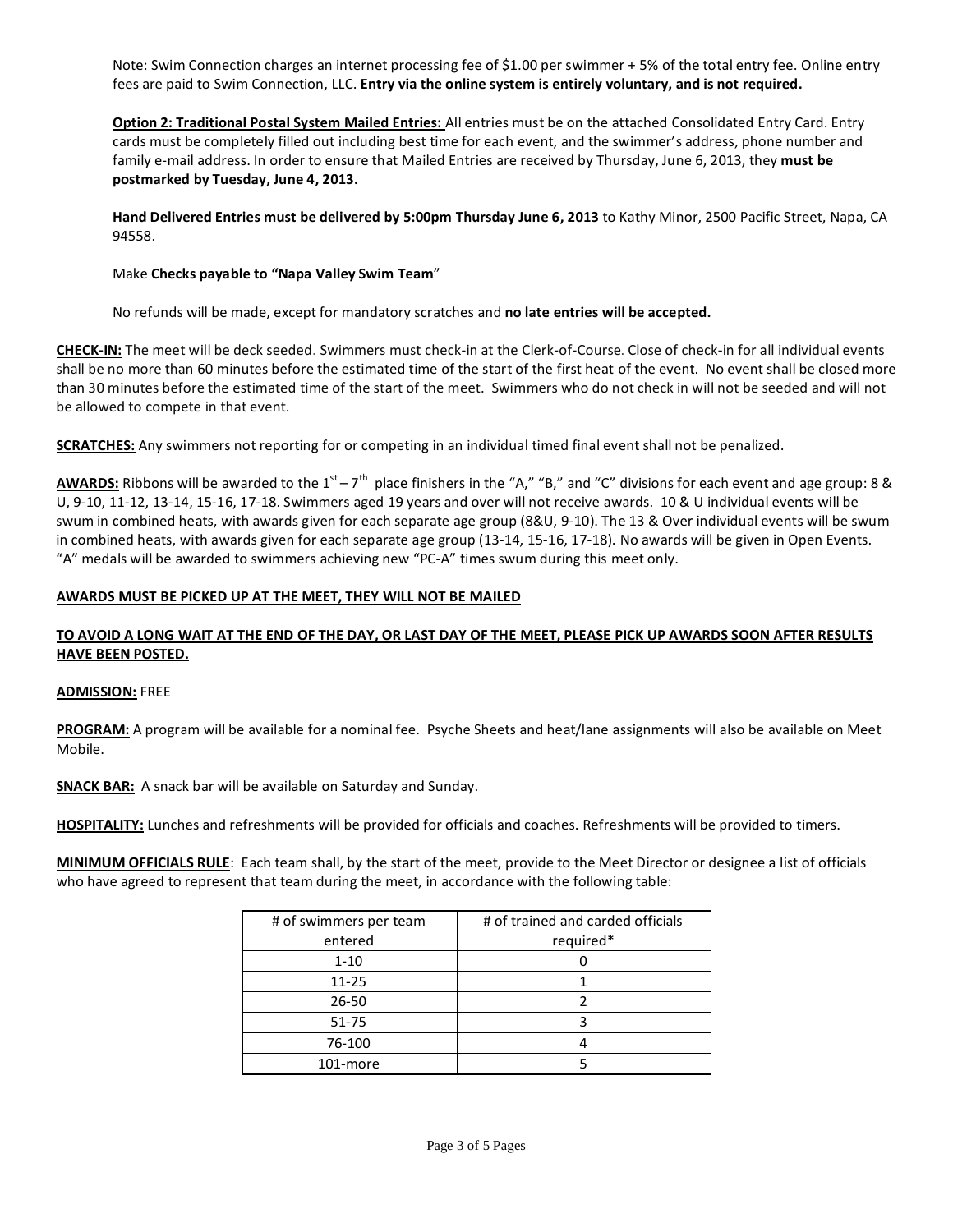\*Zone 3 Pacific Swimming will include Colorado, Intermediary/Chief Timing Judge, and Hytek-Computer into the count of Officials for a session. These positions are not carded. Zone 3 Pacific Swimming will accept Trainees into the count of Officials for a session, so long as they are carded.

\*One half hour before the scheduled start of each session, the Meet Referee shall conduct an inventory of Officials, and shall compare the numbers of swimmers present against the number of Officials present representing each team. No more than three days after the close of entries, meet management (referee or meet director) shall contact the representative from each team participating, and provide a preliminary inventory.

## **Hotel information can be found on the Pacific Swimming website (under the 2012 Meet Schedule) under the June 16-17 NVST swim meet**

#### **EVENT INFORMATION:**

| <b>SATURDAY 06-15-2013</b>                                                           |            |            |                          |            |            |             |  |  |  |
|--------------------------------------------------------------------------------------|------------|------------|--------------------------|------------|------------|-------------|--|--|--|
| 8 & U                                                                                | $9 - 10$   | $11 - 12$  | $13 - 14$                | $15 - 16$  | $17 - 18$  | <b>OPEN</b> |  |  |  |
| 50 Fly                                                                               | 50 Fly     | 100 Fly    | 100 Fly                  | 100 Fly    | 100 Fly    | 400 IM      |  |  |  |
| 200 Free                                                                             | 200 Free   | 50 Back    | 50 Free                  | 50 Free    | 50 Free    | 200 Back    |  |  |  |
| 50 Breast                                                                            | 50 Breast  | 50 Breast  | 100 Breast               | 100 Breast | 100 Breast |             |  |  |  |
| 50 Back                                                                              | 50 Back    | 200 Free   | 800 Free                 | 800 Free   | 800 Free   |             |  |  |  |
| 50 Free                                                                              | 50 Free    | 50 Free    |                          |            |            |             |  |  |  |
|                                                                                      |            |            | <b>SUNDAY 06-16-2013</b> |            |            |             |  |  |  |
| $11 - 12$<br>$15 - 16$<br>8 & U<br>$9 - 10$<br>$13 - 14$<br>$17 - 18$<br><b>OPEN</b> |            |            |                          |            |            |             |  |  |  |
| 100 Breast                                                                           | 100 Breast | 100 Breast | 100 Back                 | 100 Back   | 100 Back   | 400 Free    |  |  |  |
| 100 Fly                                                                              | 100 Fly    | 50 Fly     | 200 IM                   | 200 IM     | 200 IM     | 200 Breast  |  |  |  |
| 100 Back                                                                             | 100 Back   | 100 Back   | 100 Free                 | 100 Free   | 100 Free   | 200 Fly     |  |  |  |
| 200 IM                                                                               | 200 IM     | 200IM      |                          |            |            |             |  |  |  |
| 100 Free                                                                             | 100 Free   | 100 Free   |                          |            |            |             |  |  |  |

|                | SATURDAY June 15, 2013                                                              |                |              | SUNDAY June 16, 2013                                                             |           |
|----------------|-------------------------------------------------------------------------------------|----------------|--------------|----------------------------------------------------------------------------------|-----------|
| <b>GIRLS</b>   | Age Group & Event<br><b>BOYS</b><br><b>Description</b>                              |                | <b>GIRLS</b> | Age Group & Event<br><b>Description</b>                                          | <b>BO</b> |
| $\mathbf{1}$   | <b>OPEN 400 IM</b><br><b>Girl Min Time: 7:21.69</b><br><b>Boy Min Time: 7:27.09</b> | $\overline{2}$ | 33           | OPEN 400 Free<br>Girl Min Time: 6:29.69<br><b>Boy Min Time: 6:28.09</b>          | 34        |
| $\overline{3}$ | 10 & Under 50 Fly                                                                   | $\overline{4}$ | 35           | 10 & Under 100 Breast                                                            | 36        |
| 5              | 11-12 100 Fly                                                                       | 6              | 37           | 11-12 100 Breast                                                                 | 38        |
| $\overline{7}$ | 13 & Over 100 Fly                                                                   | 8              | 39           | 13 & Over 100 Back                                                               | 40        |
| 9              | 11-12 50 Back                                                                       | 10             | 41           | 11-12 50 Fly                                                                     | 42        |
| 11             | 10 & Under 200 Free                                                                 | 12             | 43           | 10 & Under 100 Fly                                                               | 44        |
| 13             | OPEN 200 Back<br>Girl Min Time: 3:32.99<br><b>Boy Min Time: 3:31.79</b>             | 14             | 45           | OPEN 200 Breast<br><b>Girl Min Time: 3:59.59</b><br><b>Boy Min Time: 4:01.29</b> | 46        |
| 15             | 11-12 50 Breast                                                                     | 16             | 47           | 11-12 100 Back                                                                   | 48        |
| 17             | 10 & Under 50 Breast                                                                | 18             | 49           | 10 & Under 100 Back                                                              | 50        |
| 19             | 13 & Over 50 Free                                                                   | 20             | 51           | 13 & Over 200 IM                                                                 | 52        |
| 21             | 11-12 200 Free                                                                      | 22             | 53           | 11-12 200 IM                                                                     | 54        |
| 23             | 10 & Under 50 Back                                                                  | 24             | 55           | 10 & Under 200 IM                                                                | 56        |
| 25             | 13 & Over 100 Breast                                                                | 26             | 57           | 13 & Over 100 Free                                                               | 58        |
| 27             | 11-12 50 Free                                                                       | 28             | 59           | 11-12 100 Free                                                                   | <b>60</b> |
| 29             | 10 & Under 50 Free                                                                  | 30             | 61           | 10 & Under 100 Free                                                              | 62        |
| 31             | 13 & Over 800 Free                                                                  | 32             | 63           | OPEN 200 Fly<br>Girl Min Time: 3:43.89<br><b>Boy Min Time: 3:46.29</b>           | 64        |

|                 | SATURDAY June 15, 2013                                                              |             |              | SUNDAY June 16, 2013                                                             |    |
|-----------------|-------------------------------------------------------------------------------------|-------------|--------------|----------------------------------------------------------------------------------|----|
| <b>RLS</b>      | Age Group & Event<br><b>Description</b>                                             | <b>BOYS</b> | <b>GIRLS</b> | Age Group & Event<br>Description                                                 |    |
| 1               | <b>OPEN 400 IM</b><br><b>Girl Min Time: 7:21.69</b><br><b>Boy Min Time: 7:27.09</b> | 2           | 33           | OPEN 400 Free<br>Girl Min Time: 6:29.69<br>Boy Min Time: 6:28.09                 | 34 |
| $\overline{3}$  | 10 & Under 50 Fly                                                                   | 4           | 35           | 10 & Under 100 Breast                                                            | 36 |
| $rac{1}{7}$     | 11-12 100 Fly                                                                       | 6           | 37           | 11-12 100 Breast                                                                 | 38 |
|                 | 13 & Over 100 Fly                                                                   | 8           | 39           | 13 & Over 100 Back                                                               | 40 |
| $\overline{9}$  | 11-12 50 Back                                                                       | 10          | 41           | 11-12 50 Fly                                                                     | 42 |
| $\overline{11}$ | 10 & Under 200 Free                                                                 | 12          | 43           | 10 & Under 100 Fly                                                               | 44 |
| L3              | OPEN 200 Back<br>Girl Min Time: 3:32.99<br><b>Boy Min Time: 3:31.79</b>             | 14          | 45           | OPEN 200 Breast<br><b>Girl Min Time: 3:59.59</b><br><b>Boy Min Time: 4:01.29</b> | 46 |
| L5              | 11-12 50 Breast                                                                     | 16          | 47           | 11-12 100 Back                                                                   | 48 |
| $\overline{17}$ | 10 & Under 50 Breast                                                                | 18          | 49           | 10 & Under 100 Back                                                              | 50 |
| L9              | 13 & Over 50 Free                                                                   | 20          | 51           | 13 & Over 200 IM                                                                 | 52 |
| $\overline{21}$ | 11-12 200 Free                                                                      | 22          | 53           | 11-12 200 IM                                                                     | 54 |
| $^{23}$         | 10 & Under 50 Back                                                                  | 24          | 55           | 10 & Under 200 IM                                                                | 56 |
| $\overline{25}$ | 13 & Over 100 Breast                                                                | 26          | 57           | 13 & Over 100 Free                                                               | 58 |
| 27              | 11-12 50 Free                                                                       | 28          | 59           | 11-12 100 Free                                                                   | 60 |
| 29              | 10 & Under 50 Free                                                                  | 30          | 61           | 10 & Under 100 Free                                                              | 62 |
| 31              | 13 & Over 800 Free                                                                  | 32          | 63           | OPEN 200 Fly<br>Girl Min Time: 3:43.89<br><b>Boy Min Time: 3:46.29</b>           | 64 |